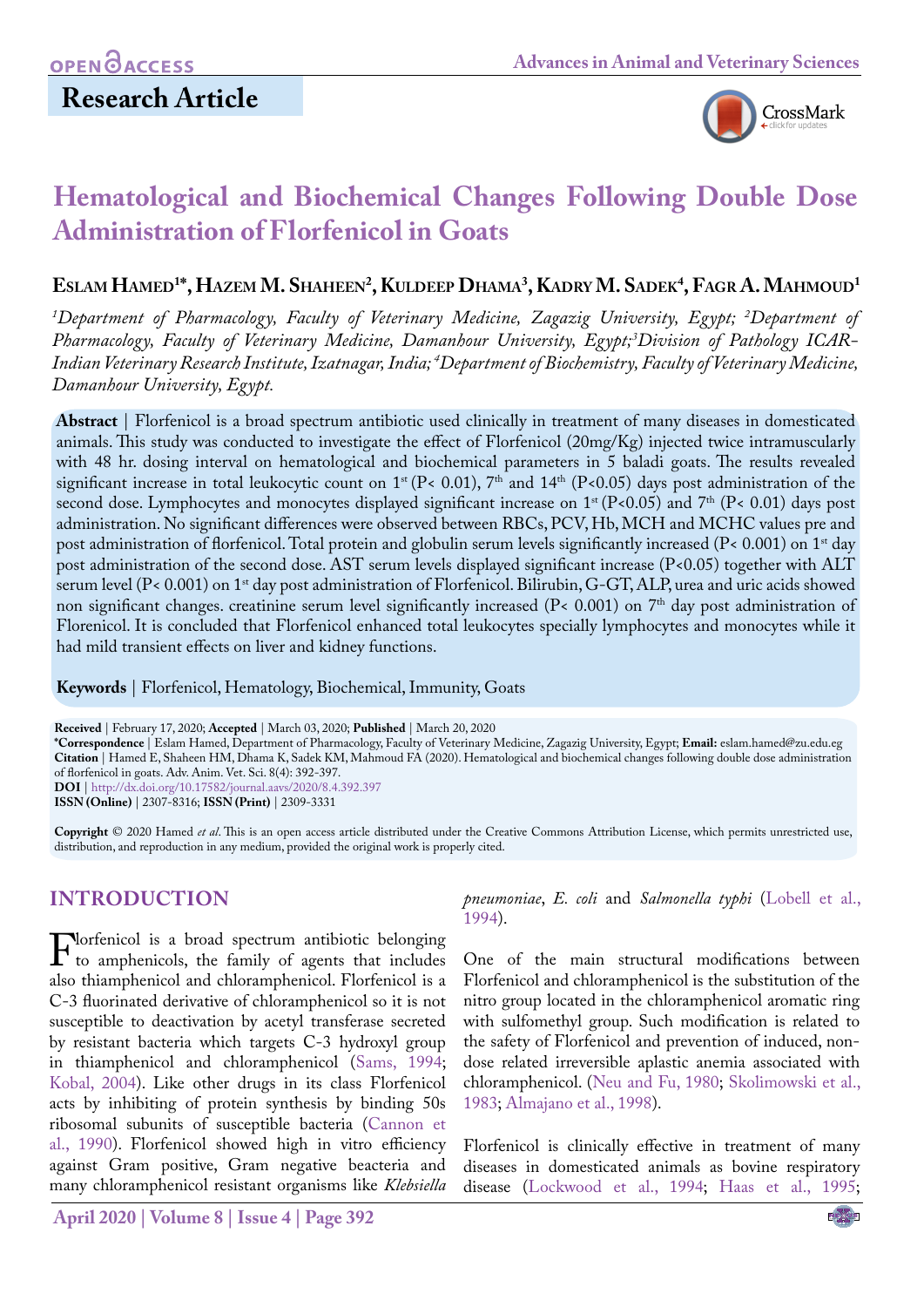## **OPEN GACCESS**

[Quintavalla et al., 1997\)](#page-5-5), pododermatitis in cows [\(Cosgrove,](#page-4-4) [1999](#page-4-4)), foot rot in ewes ([Vandyke et al., 1999](#page-5-6)), Infectious bovine Keratoconjunctivitis [\(Angelos et al., 2000;](#page-4-5) [Gokce](#page-4-6) [et al., 2002\)](#page-4-6), Puerperal uterine infection in dairy cow [\(Fernandes et al., 2000](#page-4-7)).

There are limited reports and observations of florfenicol use in goats ([Wang et al., 2011\)](#page-5-7) so; this study presents a complementary investigation of Florfenicol effects on hematological and biochemical parameters in this species.

### **MATERIALS AND METHODS**

Drug and chemicals: Florfenicol (Nuflor)® was purchased from Merck animal health, USA. All Reagents used for in vitro analysis of liver and kidney function parameters were provided from Spinreact, Spain.

**Animals:** This study was conducted on Five Clinically healthy non lactating baladi goats weighting 13-16 Kg and aged 15-18 months obtained from Zagazig animal Market, Egypt. Goats were housed in hygienic stable and fed balanced commercial ration free from any medication for 30 days prior to study with free access to water. Clinical examination of goats regarding temperature, respiratory rate, heart rate, feed consumption and fecal consistency was performed once daily. The study was approved by the Ethical Committee for care and use of animals at Faculty of Veterinary Medicine, Zagazig University, Egypt.

**Experimental design:** Each goat was injected with florfenicol (20 mg/kg body weight) twice with a dosing interval 48 hour intramuscularly in the thigh according to the instruction of the manufacturer [\(Elitok et al., 2015\)](#page-4-8). Two blood samples (each of 3 ml) were collected at the same time from jugular vein of each goat just before administration of the first dose of florfenicol and on the 1<sup>st</sup>, 7th and 14th days post administration of the second dose. The first sample was collected on heparinized tube for hematological studies while the second sample was collected on clean test tube without anticoagulant, left to clot and centrifuged for 3000 rpm/ 20 minutes. The obtained non hemolyzed sera were transferred into eppendorf tubes and kept at -20 C were analyzed after 24 hours of collection for estimation of the biochemical parameters.

### **Hematological examination**

Erythrocytes (RBCs), packed cell volume (PCV), hemoglobin (Hb), Mean Corpuscular hemoglobin (MCH), Mean Corpuscular hemoglobin Concentration (MCHC) total and differential leukocytic count (TLC and DLC) were determined using an automatic cell counter (Hospitex Diagnostics Hemascreen 18, Italy). RBCs and TLC were confirmed using the Improved Neubauer haemocytometer method.

### **Advances in Animal and Veterinary Sciences**

**Serum biochemical analysis**

Serum aspartate aminotransferase (AST), Alanine aminotransferase (ALT) [\(Murray, 1984\)](#page-5-8), Total protein [\(Koller, 1984\)](#page-4-9), Albumin ([Webster, 1974](#page-5-9)), bilirubin ([Levitt,](#page-5-10)  [2014\)](#page-5-10), gamma-glutamyl transferase (GGT), Alkaline phosphatase (ALP), Creatinine ([Young, 1995](#page-5-11)), Urea [\(Kroll, 1999](#page-5-12)) and Uric acid ([Schultz, 1984](#page-5-13)) were estimated. The serum globulin level was computed by subtracting the albumin from the total protein.

### **Statistical analysis**

Different variables were analyzed using Student's (t) test. All values were presented as means (±) standard error (SE) ([Tamhane and Dunlop, 2000](#page-5-14)).

### **RESULTS**

### **Hematological changes**

The current investigation revealed that administration of florfenicol (20mg/kg) in baladi goats produced significant increase in total leukocytic count (TLC) on  $1^{st}$  (P< 0.01),  $7<sup>th</sup>$  and  $14<sup>th</sup>$  (P<0.05) days post administration of the second dose. Lymphocytes and monocytes MID displayed significant increase on  $1^{st}$  (P<0.05), 7<sup>th</sup> (P<0.01) days post administration. Granulocytes showed non significant increase as shown in [Table 1](#page-2-0).

No significant differences were observed between RBCs, PCV, Hb, MCH and MCHC values pre and post administration of florfenicol during the experimental period as presented in [Tables 1](#page-2-0) and [2.](#page-2-1)

### **Serum biochemical changes**

It has been found that administration of florenicol (20mg/kg) in goats produced significant increase in total protein serum level (P< 0.001) and significant increase in globulin serum level (P< 0.001) as compared to the control samples, significant decrease in A/G ratio with non significant changes in albumin serum level on 1<sup>st</sup> day post administration of the second dose. AST serum levels displayed significant increase (P<0.05) together with ALT serum level ( $P$ < 0.001) on  $1$ <sup>st</sup> day post administration of the second dose. Total, direct and indirect bilirubin serum level showed non significant increase during the experimental period. Non-significant changes in G-GT and ALP were observed as shown in [Table 3](#page-2-2).

Administration of double dose of florenicol (20mg/ kg) in goats produced non-significant changes in urea and uric acids during the experimental period with significant increase in creatinine serum level (P< 0.001) on 7th day post administration of the second dose as shown in [Table 4.](#page-2-3)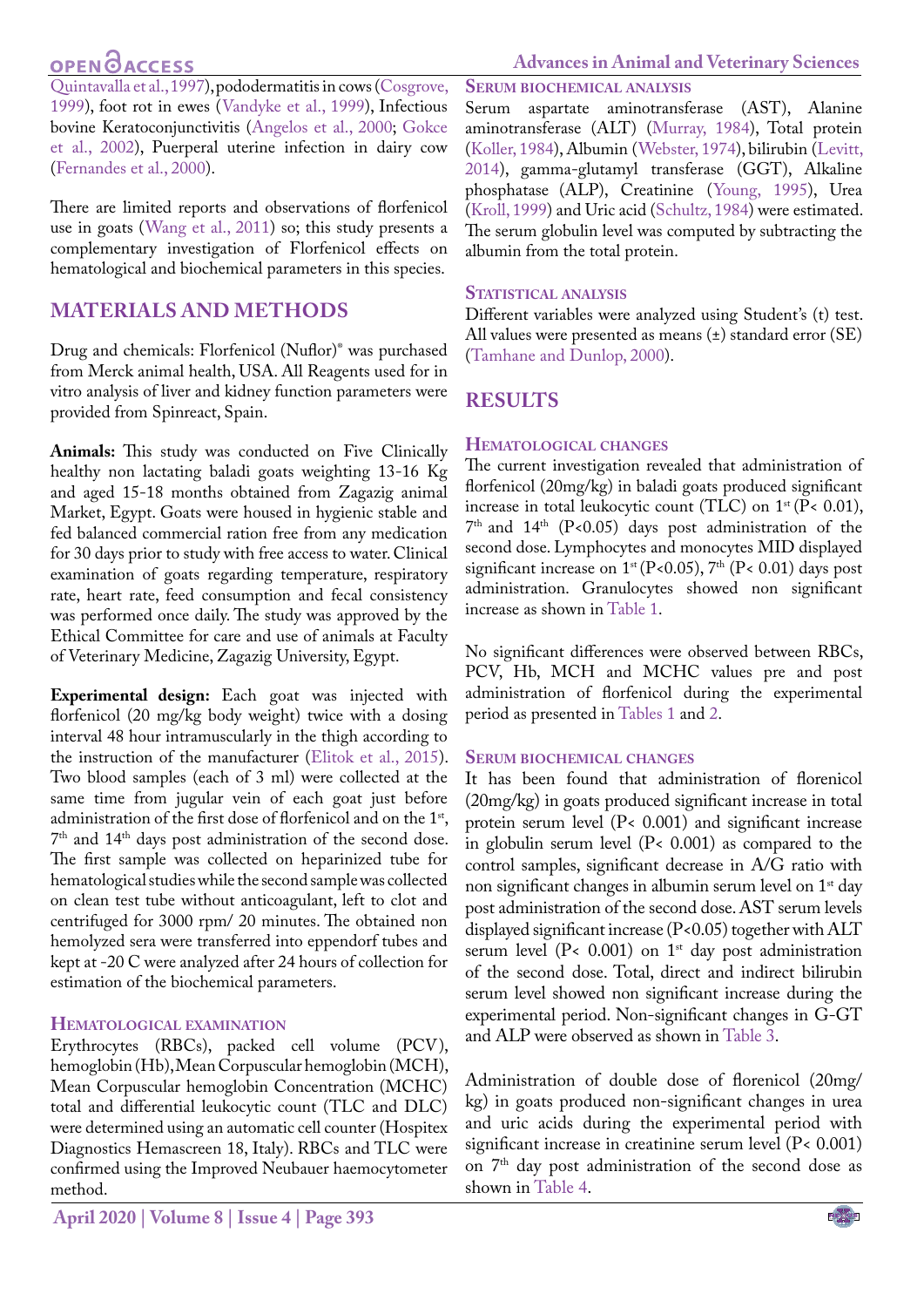## **OPEN GACCESS**

#### **Advances in Animal and Veterinary Sciences**

<span id="page-2-0"></span>**Table 1:** The effect of I/M administration of florfenicol double dose (20 mg/Kg. BW) on some hematological parameters (Total and differential Leukocytic counts) (Mean ±SE).

| <b>Parameters</b>      | Control         | $1st$ day         | $7th$ day          | $14th$ day         |
|------------------------|-----------------|-------------------|--------------------|--------------------|
| TLC $(x 10^3/\mu l)$   | $13.9 \pm 0.39$ | 18.78±0.92**      | $17.4 \pm 1.36^*$  | $17.12 \pm 0.89^*$ |
| LYM $(x 10^3/\mu l)$   | $6.74 \pm 0.55$ | $9.55 \pm 1.08^*$ | $8.76 \pm 0.11$ ** | $8.59 \pm 0.61$    |
| MID ( $x 10^3/\mu l$ ) | $0.95 \pm 0.06$ | $1.27 \pm 0.09^*$ | $1.63 \pm 0.19$ ** | $1.29 \pm 0.22$    |
| $GRA (x 10^3/\mu l)$   | $6.21 \pm 0.96$ | $7.97 \pm 1.74$   | $6.99 \pm 1.2$     | $7.24 \pm 0.89$    |

TLC, total leukocytic count; LYM, lymphocytes; GRA, neutrophil, eosinophil and basophil; MID, monocytes and some eosinophil. \*significantly different compared with control at probability: \* P<0.05 \*\* P< 0.01 \*\*\* P< 0.001

<span id="page-2-1"></span>**Table 2:** the effect of I/M administration of florfenicol double dose (20 mg/Kg. BW) on some hematological parameters (RBCs, PCV, Hb, RBCs indices) (Mean ±SE).

| <b>Parameters</b>   | control          | $1st$ day        | $7th$ day        | $14th$ day       |
|---------------------|------------------|------------------|------------------|------------------|
| RBCs $(10^6/\mu l)$ | $16.79 \pm 0.65$ | $16.42 \pm 0.70$ | $17.61 \pm 0.83$ | 17.38±0.39       |
| PCV %               | $41.33 \pm 0.93$ | $38.67 \pm 1.23$ | $39.00 \pm 0.77$ | $42.00 \pm 0.89$ |
| Hb(gm/dl)           | $11.13 \pm 0.10$ | $10.73 \pm 0.29$ | $10.60 \pm 0.24$ | $11.2 \pm 0.15$  |
| MCV fl              | $24.80 \pm 1.46$ | $23.64 \pm 0.92$ | $22.79 \pm 1.46$ | $24.19 \pm 0.57$ |
| $MCH$ Pg            | $6.67 \pm 0.30$  | $6.57 \pm 0.25$  | $6.19\pm0.39$    | $6.45 \pm 0.09$  |
| $MCHC$ (%)          | $26.97 \pm 0.48$ | $27.77 \pm 0.13$ | $27.18 \pm 0.13$ | $26.68 \pm 0.32$ |

RBC total erythrocytic count; PCV packed cell volume; Hb hemoglobin; MCV mean corpuscular volume; MCH mean corpuscular hemoglobin; MCHC mean corpuscular hemoglobin concentration. \*significantly different compared with control at probability: \* P<0.05 \*\* P<0.01 \*\* P<0.001

<span id="page-2-2"></span>**Table 3:** The effect of I/M administration of florfenicol double dose (20 mg/Kg. BW) on some biochemical parameters of liver function in goats. (Mean ±SE).

| <b>Parameters</b>          | Control            | $1st$ day           | $7th$ day          | 14 <sup>th</sup> day |
|----------------------------|--------------------|---------------------|--------------------|----------------------|
| Total bilirubin (mg/dl)    | $0.24 \pm 0.05$    | $0.38 \pm 0.01$     | $0.18\pm0.02$      | $0.50 \pm 0.15$      |
| Direct bilirubin (mg/dl)   | $0.19\pm0.04$      | $0.26 \pm 0.04$     | $0.13 \pm 0.01$    | $0.30\pm0.08$        |
| Indirect Bilirubin (mg/dl) | $0.05 \pm 0.02$    | $0.12 \pm 0.03$     | $0.05 \pm 0.01$    | $0.2 \pm 0.07$       |
| ALT (U/L)                  | $20 \pm 1.34$      | $36.33 \pm 2.1$ *** | $18.67 \pm 2.62$   | $15 \pm 1.61$        |
| AST (U/L)                  | $90.33 \pm 2.7$    | $203.67 \pm 34.8^*$ | $82 \pm 7.64$      | $76.6 \pm 2.11$      |
| GGT(U/L)                   | $23.33 \pm 4.93$   | $24\pm3.9$          | $25.33 \pm 4.69$   | $15.67 \pm 5.16$     |
| ALP(U/L)                   | $243.67 \pm 16.17$ | $187 \pm 12.03$     | $211.67 \pm 13.49$ | $186.33 \pm 13.06$   |
| Total protein (gm/dl)      | $6.2 \pm 0.16$     | $6.9 \pm 0.08$ ***  | $6.13 \pm 0.09$    | $5.97 \pm 0.03$      |
| Albumin (gm/dl)            | $3.23 \pm 0.05$    | $3.23 \pm 0.02$     | $3.3 \pm 0.08$     | $3.20 \pm 0.04$      |
| Globulin (gm/dl)           | $2.97 \pm 0.11$    | $3.67 \pm 0.09$ *** | $2.83 \pm 0.02$    | $2.77 \pm 0.05$      |
| $A/G$ ratio                | $1.07 \pm 0.02$    | $0.87 \pm 0.02$ **  | $1.17\pm0.02$      | $1.16\pm0.04$        |

ALT, Alanine aminotransferase ; AST, Aspartate aminotransferase; GGT, gamma-glutamyl transferase; ALP, Alkaline phosphatase. \*significantly different compared with control at probability: \* P<0.05 \*\* P< 0.01 \*\*\* P< 0.001

<span id="page-2-3"></span>**Table 4:** The effect of I/M administration of florfenicol double dose (20 mg/Kg. BW) on some biochemical parameters of kidney function in goats. (Mean ±SE).

| <b>Parameters</b>                                                         | <b>Control</b>   | $1st$ day       | $7th$ day           | $14th$ day      |
|---------------------------------------------------------------------------|------------------|-----------------|---------------------|-----------------|
| Urea $(mg/dL)$                                                            | $35.17 \pm 5.74$ | $25.5 \pm 3.09$ | $30.97 \pm 1.21$    | $39.4 \pm 2.6$  |
| Creatinine (mg/dL)                                                        | $0.73 \pm 0.016$ | $0.74 \pm 0.4$  | $0.84 \pm 0.02$ *** | $0.77 \pm 0.01$ |
| Uric acid $(mg/dL)$                                                       | $0.06 \pm 0.02$  | $0.06 \pm 0.0$  | $0.07 \pm 0.02$     | $0.06 \pm 0.05$ |
| *significantly different compared with control at probability: $P < 0.05$ |                  | ** $P < 0.01$   | *** $P < 0.001$     |                 |

\*significantly different compared with control at probability: \* P<0.05 \*\* P< 0.01 \*\*\* P< 0.001

### **Discussion**

Clinically, no adverse effects were observed following

administration of double dose florfenicol in goats which remained in good health throughout the study period. This finding was consistent with other studies referred to safety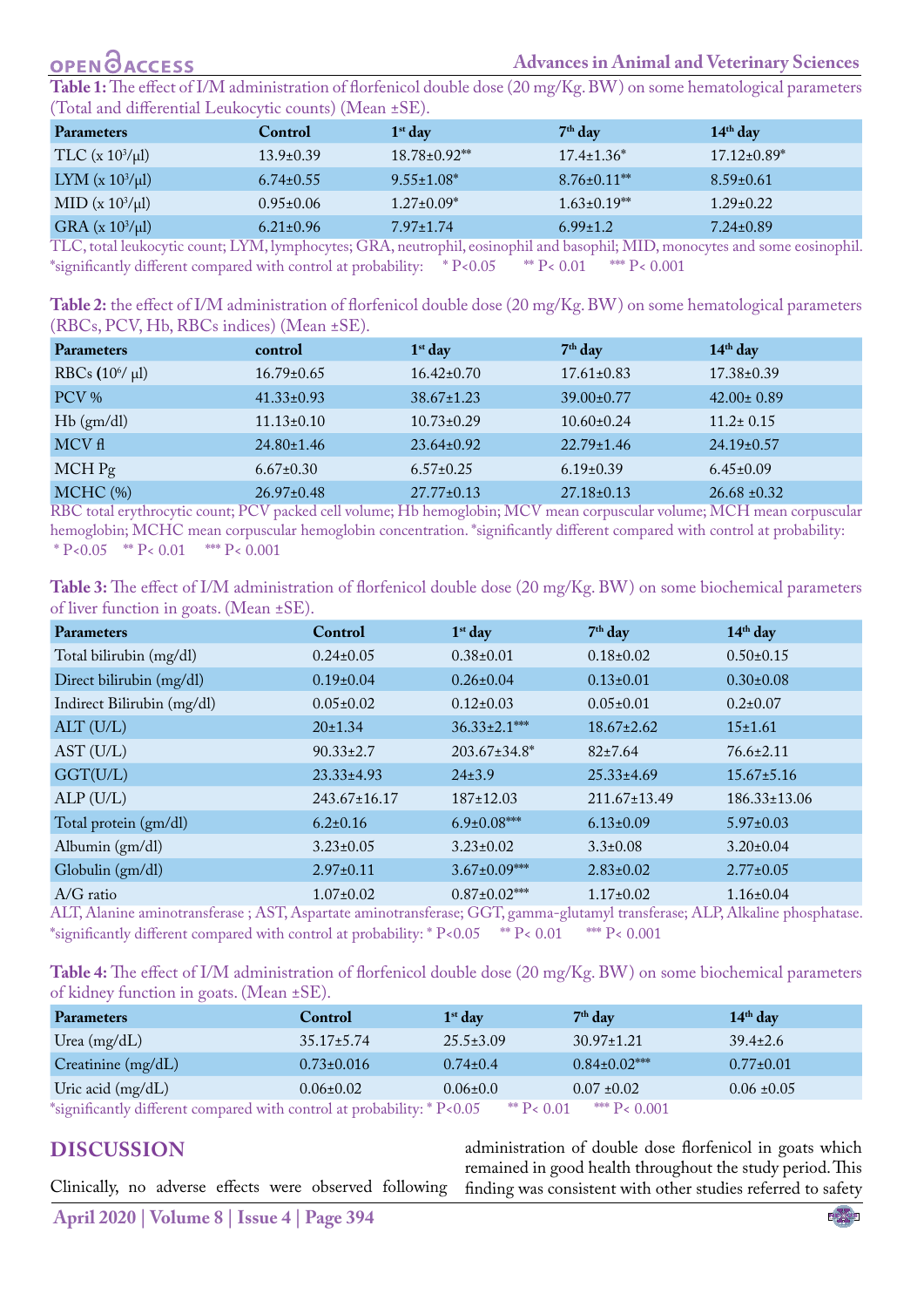## **OPEN**OACCESS

of florfenicol in cattles ([Almajano et al., 1998](#page-4-2)), camels, sheep and goats receiving florfenicol [\(Ali et al., 2003\)](#page-4-10). On contrary local inflammatory signs at site of injection, soft feces, decreased food and water intake were observed in goats and were attributed to high dose and frequency of administration ([Shah et al., 2016](#page-5-15)).

The most significant hematological changes observed in the present study is a significant increase of total leukocytes, lymphocytes and MID with non significant increase in granulocytes. These findings may be correlated to our obtained results regarding significant increase of both plasma total protein and globulin level. The number of circulating lymphocytes may be reflected on serum globulin concentrations due to Immunoglobulin production [\(Shenton and Rebelatto, 2015](#page-5-16)). Several studies recorded different effects of florfenicol on cellular and humoral immunity [\(Breitzlaff et al., 1987;](#page-4-11) [Khalifeh](#page-4-12) et al., [2009;](#page-4-12) Hassanin et al., 2014; [Shiry et al., 2019](#page-5-17)). The increase in the percentage of thymocytes and absolute count of T lymphocytes in mesenteric lymph nodes were observed in non-immunized mice following oral administration of florenicol for 6 days with non-significant change in the number of total leukocytes and lymphocytes in blood (Lis et al., 2011). The lysozyme serum level increased as a result of increasing the number of granulocytes and monocytes [\(Kobayashi et al., 2003\)](#page-4-13) So, significant increasing of those cells reported in the current work are fit with the elevated serum level of lysozyme and respiratory burst activity of phagocytic cells reported in rainbow trout fish following administration of florfenicol ([Shiry et al., 2019](#page-5-17)). On contrary Florfenicol had suppressive effect on the leukocytic, lymphocytic and granulocytic counts in buffalo calves [\(Khodary and Risk, 2000\)](#page-4-14), pigslets ([Hu et al., 2014](#page-4-15)), goats [\(Shah et al., 2016](#page-5-15)) and it had no significant effect on differential leukocytic counts in horse ([Mckellar and](#page-5-18) [Varma, 1996](#page-5-18)) and trout (Lundén et al., 1999).

Non significant changes in RBCS, MCH and MCHC displayed in the current investigation are consistent with those previously reported for florenicol in horse [\(Mckellar](#page-5-18) [and Varma, 1996](#page-5-18)) and goats [\(Shah et al., 2016](#page-5-15)). The safety of florenicol could be attributed to the presence of sulfomethyl group instead of nitro group responsible for aplastic anemia. Additionally, florfenicol maintained the normal level of GSH which played an important role in protection of RBCs from free radicals and oxidant agents while GSH level in RBCs is decreased following administration of chloramphenicol [\(Karadenizi et al.,](#page-4-16) [2007\)](#page-4-16). On contrary normocytic normochromic anemia was reported in buffalo calves [\(Khodary and Risk, 2000\)](#page-4-14).

Biochemical investigation revealed transient significant increase in AST and ALT which is similar to the results obtained in trout (Er and Dik, 2014; [Shiry et al., 2019](#page-5-17)).

#### **Advances in Animal and Veterinary Sciences**

The elevation of serum level of AST was mainly due damage in heart and lung tissue. However, ALT activity is more specific and more index for liver ([Kaneko, 1980](#page-4-17)). Such increase in those tissue biomarkers level may be explained by the pharmacokinetic character and extensive tissue distribution ability of florfenicol as it reaches high concentrations in lung, muscle, heart and liver ([Adams et](#page-4-18)  [al., 1987;](#page-4-18) [Lobell et al., 1994;](#page-5-1) [Afifi and El-Sooud, 1997](#page-4-19); [Ueda et al., 1995](#page-5-19)) which supposed to cause mild cellular injury and leakage of such indicative enzymes into the blood [\(Amacher, 1998\)](#page-4-20). GGT and ALP displayed nonsignificant changes confirmed by the previous studies ([Shah et al., 2016](#page-5-15); [Shiry et al., 2019\)](#page-5-17).

The plasma globulin concentration represents many different proteins synthesized in liver, some of these proteins are acute phase protein acting as acute-phase reactants which rapidly and markedly increases after tissue injury and can contribute substantially to an increased total globulin concentration ([Brito Galvao and Center, 2012](#page-4-21)). This may give an explanation for the significant increase in globulin and subsequently total protein observed in the current study. On contrary total protein, globulin displayed no change in trout (Er and Dik, 2014), horse [\(Mckellar](#page-5-18)  [and Varma, 1996\)](#page-5-18), camel, goat and sheep [\(Ali et al., 2003](#page-4-10)).

The non significant increase of total bilirubin reported in the current study go in agreement with that obseved in horse ([Mckellar and Varma, 1996](#page-5-18)) and goats ([Shah et al.,](#page-5-15)  [2016](#page-5-15)) and may be reflected to the temporary impairment of bilirubin conjunction with glucuronic acid in liver, subsequently increase level of unconjugated bilirubin instead of water soluble bilirubin diglucuronide.

Regarding the effect of florfenicol on kidney functions, the transient elevation of creatinine serum level observed in our study may be attributed to the excretion of about 64% of florfenicol in urine as a parent drug ([Sams, 1994](#page-5-0)). Moreover, the highest concentration of florfenicol was reported in kidney [\(Adams et al., 1987](#page-4-18); [Afifi and El Sooud, 1997](#page-4-19)) which may be related to mild degenerative changes in kidney tubules affecting its ability for excretion of creatinine. Other kidney function indices urea and uric acids remained at normal levels which were matched that reported in horse, [\(Mckellar](#page-5-18)  [and Varma, 1996\)](#page-5-18) and goats ([Shah et al., 2016\)](#page-5-15) received therapeutic dose of florfenicol.

Although the mild reversible effect of florfenicol on liver and kidney functions, it is of clinical importance to mention that the transient and statistically significant changes of biochemical parameters of liver and kidney functions obtained in this study were with in reference ranges that documented previously in goats ([Aiello et al., 2016](#page-4-22)).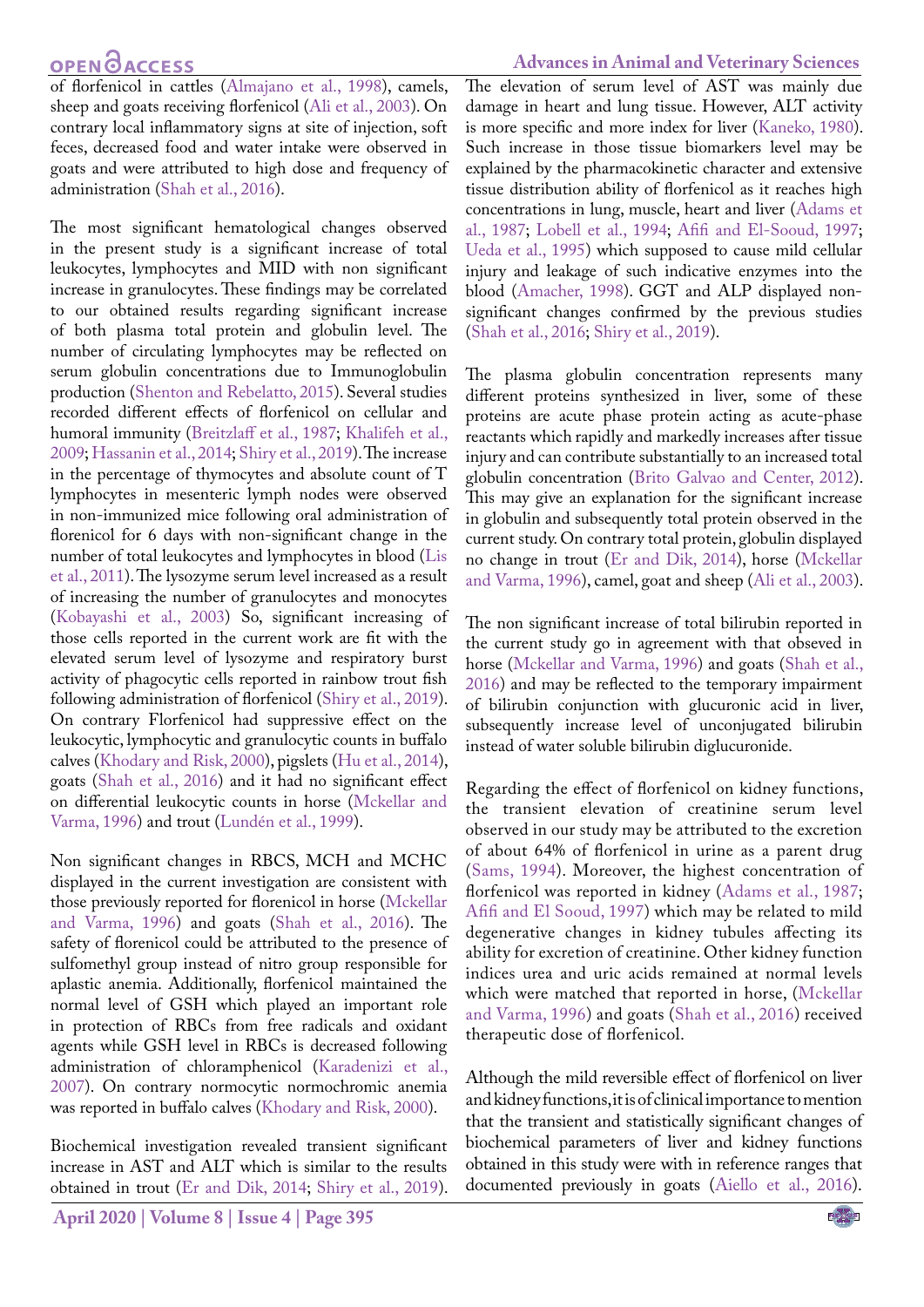#### **Advances in Animal and Veterinary Sciences**

## **OPEN**OACCESS **CONCLUSION**

It is concluded that therapeutic dose of florfenicol enhanced total leukocytes especially lymphocytes and monocytes in baladi goats and more studies may be needed for further investigation of its effect on immunity in goats.

## **AUTHORS CONTRIBUTION**

All authors contributed equally .

## **Conflict of interest**

There is no conflict of interest related to this publication.

### **REFERENCES**

- <span id="page-4-18"></span>• Adams PE, Varma KJ, Powers TE, Lamendola JF (1987). Tissue concentrations and pharmacokinetics of florfenicol in male veal calves given repeated doses. Am. J. Vet. Res. 48(12): 1725-1732.
- <span id="page-4-19"></span>• Afifi NA, El Sooud KA (1997). Tissue concentration and pharmacokinetics of florfenicol in broiler chicken. Br. Poult. Sci. 38 (4): 425-428. [https://doi.](https://doi.org/10.1080/00071669708418013) [org/10.1080/00071669708418013](https://doi.org/10.1080/00071669708418013)
- <span id="page-4-22"></span>• Aiello SE, Moses SA, Allen DG, Constable PD, Dart A, Davies PI, Quesenberry KE, Reeves PT, Sharma JM (2016). The merck veterinary manual. merck and co., INC. Kenilworth, NJ, USA. 11<sup>th</sup> Edition P: 3176-3179.
- <span id="page-4-10"></span>• Ali BH, Al Qarawi AA, Hashaad M (2003). Comparative plasma pharmacokinetics and tolerance of florfenicol following intramuscular and intravenous administration to camels, sheep and goats. Vet. Res. Comm. 27 (6): 475-483. <https://doi.org/10.1023/A:1025741724701>
- <span id="page-4-2"></span>• Almajano J, Calvo JE, Madelenat A, Rios A (1998). Efficacy of florfenicol compared to a penicillin streptomycin/ dexamethasone formulation in the treatment of bovine respiratory syndrome. Med. Vet. 15(3): 148-157.
- <span id="page-4-20"></span>• Amacher DE (1998). Serum transaminase elevations as indicators of hepatic injury following the administration of drugs. Regul. Toxicol. Pharmacol. 27: 119–130. [https://doi.](https://doi.org/10.1006/rtph.1998.1201) [org/10.1006/rtph.1998.1201](https://doi.org/10.1006/rtph.1998.1201)
- <span id="page-4-5"></span>• Angelos JA, Dueger EL, George LW, Carrier TK, Mihalyi JE, Cosgrove SB, Johnson JC (2000). Efficacy of florfenicol for treatment of naturally occurring infectious bovine keratoconjunctivitis. J. Am. Vet. Med. Ass. 216 (1): 62-64. <https://doi.org/10.2460/javma.2000.216.62>
- <span id="page-4-11"></span>• Breitzlaff KN, Neff Davis CA, Ott RS, Koritz GD, Gustafsson BK, Davis LE (1987). Florfenicol in non lactating dairy cows: pharmacokinetics, binding to plasma proteins, and effects on phagocytosis by blood neutrophils. J. Vet. Pharm. Therap. 10 (3): 233-240. [https://doi.org/10.1111/j.1365-2885.1987.](https://doi.org/10.1111/j.1365-2885.1987.tb00534.x) [tb00534.x](https://doi.org/10.1111/j.1365-2885.1987.tb00534.x)
- <span id="page-4-21"></span>• Brito Galvao JF, Center SA (2012). Fluid, electrolyte, and acid-Base disturbances in liver disease. In: Fluid, electrolyte, and acid-base disorders in small animal practice (Fourth Edition), Elsevier. pp. 456-499. [https://doi.org/10.1016/](https://doi.org/10.1016/B978-1-4377-0654-3.00026-3) [B978-1-4377-0654-3.00026-3](https://doi.org/10.1016/B978-1-4377-0654-3.00026-3)
- <span id="page-4-1"></span>• Cannon M, Harfold S, Davies J (1990). A comparative study

on the inhibitory actions of chloramphenicol, thiamphenicol and some flourinated analogs. J. Antimicrob. Chemoth. 26: 307-317. <https://doi.org/10.1093/jac/26.3.307>

- <span id="page-4-4"></span>• Cosgrove SB, Johnson JC, Simmons RD, Katz TL (1999). In vivo and in vitro efficacy of florfenicol for the treatment of infectious bovine pododermatitis. Med. Vet. 16 (78): 377- 386.
- <span id="page-4-8"></span>• Elitoka OM, Elitokb B, Konakc S, Demirelc HH (2015). Clinical efficacy of florfenicol on caprine pasteurellosis. Small Rumin. Res. 125: 142–145. [https://doi.org/10.1016/j.](https://doi.org/10.1016/j.smallrumres.2015.02.005) [smallrumres.2015.02.005](https://doi.org/10.1016/j.smallrumres.2015.02.005)
- Er A, Dik B (2014). The effects of florfenicol on the values of serum tumor necrosis factor-α and other biochemical markers in lipopolysaccharide-induced endotoxemia in brown trout. Mediators Inflamm. 2014: 464373. [https://doi.](https://doi.org/10.1155/2014/464373) [org/10.1155/2014/464373](https://doi.org/10.1155/2014/464373)
- <span id="page-4-7"></span>• Fernandes CAC, Granja Junior PF, Canella Filho C, Castro DAM, Ferreira AM (2000). The efficiency of florfenicol in the systemic treatment of uterine acute infections in cattle. J. Hora Vet. 20 (118): 35-38.
- <span id="page-4-6"></span>• Gokce HI, Citil M, Genc O, Erdogan HM, Gunes V, Kankavi O (2002). A comparison of the efficacy of florfenicol and oxytetracycline in the treatment of naturally occurring infectious bovine keratoconjunctivitis. Irish Vet. J. 55 (11): 573-576.
- <span id="page-4-3"></span>• Haas V, Lockwood PW, Katz T, Varma KJ, De Haas V. (1995). Efficacy of florfenicol in the treatment of bovine respiratory disease - results of clinical trials in Europe. Praktische Tierarzt. 76 (9): 803-807.
- • Hassanin O, Abdallah F, Awad A (2014). Effects of florfenicol on the immune responses and the interferon-inducible genes in broiler chickens under the impact of E. coli infection. Vet. Res. Commun. 38(1):51-58. [https://doi.org/10.1007/](https://doi.org/10.1007/s11259-013-9585-7) [s11259-013-9585-7](https://doi.org/10.1007/s11259-013-9585-7)
- <span id="page-4-15"></span>• Hu D, Zhang T, Zhang Z, Wanga G, Wanga F, Qua Y, Niua Y, Liua S (2014). Toxicity to the hematopoietic and lymphoid organs of piglets treated with a therapeutic dose of florfenicol.
- <span id="page-4-17"></span>• Kaneko JJ (1980). Clinical biochemistry of domestic animals 4th ed. Academic press, Inc., New York, London, Tolyo. pp. 365-391.
- <span id="page-4-16"></span>• Karadenizi A, Ince2 S, Alp3 H. (2007). The effects of chloramphenicol, thiamphenicol and florfenicol on glucose 6-phosphate dehydrogenase(G6PD), reduced glutathione (GSH) enzyme activities and some haematological parameters in mice. Atatürk Üniv. Vet. Bil. Derg. 2 (4): 159- 163.
- <span id="page-4-12"></span>• Khalifeh MS, Amawi MW, Abu-Basha EA, Yonis IB (2009). Assessment of humoral and cellular mediated immune response in chickens treated with tilmicosin, florfenicol or enrofloxacin at the time of Newcastle disease vaccination. Poult. Sci. 88 (10) 2118–2124. [https://doi.org/10.3382/](https://doi.org/10.3382/ps.2009-00215) [ps.2009-00215](https://doi.org/10.3382/ps.2009-00215)
- <span id="page-4-14"></span>• Khodary KM, Rizk HI (2000). Effect of florfenicol on some blood constituents of buffalo calves. J. Vet. Med. Res. II (1): 93-102.
- <span id="page-4-0"></span>• Kobal S (2004). Florfenicol and its use in Vet. Medicine. Vet. Novice. 30 (2): 49-52.
- <span id="page-4-13"></span>• Kobayashi SD, Voyich JM, DeLeo FR (2003). Regulation of the neutrophil-mediated inflammatory response to infection. Microb. Infect. 5: 1337–1344. [https://doi.org/10.1016/j.](https://doi.org/10.1016/j.micinf.2003.09.013) [micinf.2003.09.013](https://doi.org/10.1016/j.micinf.2003.09.013)
- <span id="page-4-9"></span>• Koller A (1984). Total serum protein. In: Clin. Chem. The C.V. Mosby Co. St Louis. Toronto. Princeton; 1316-1324